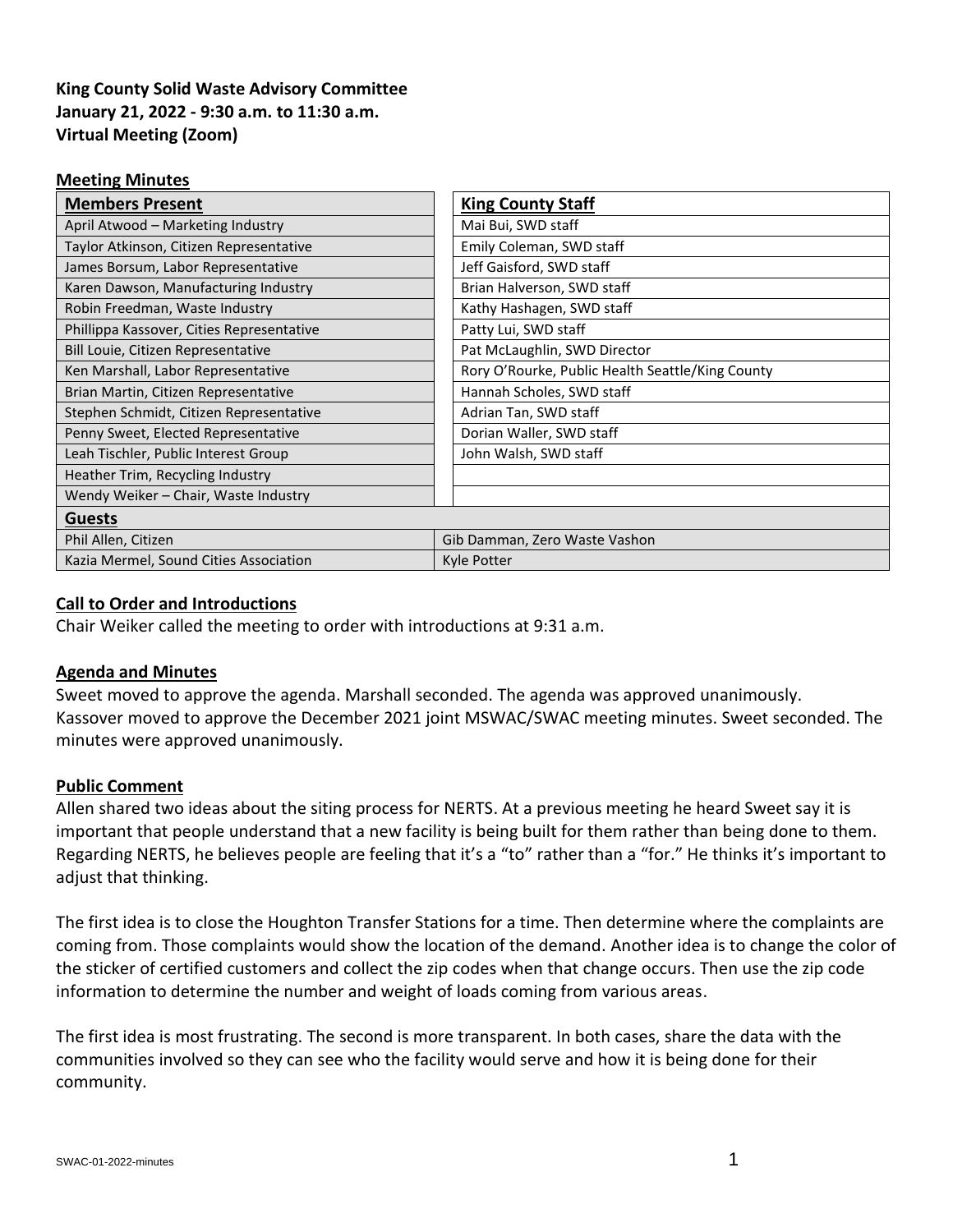### **SWD Updates**

McLaughlin provided the SWD update:

### **Weather Events**

SWD persevered through the recent weather events. We appreciate the consistent communications received from haulers as they dealt with similar issues.

### **Republic Strike**

Picketing at Republic Services facilities in Snohomish and King Counties related to a labor dispute in San Diego is over. The picketing came at a time when commercial haulers are recovering the recent snowstorm.

### **Tonnage Report**

Preliminary end of year tonnage is 880,766 tons, which up by almost 2% from 2020 (+16,000 tons). December 2021 snow events reduced tonnage by almost 9,400 tons (13.3%) compared to December 2020.

### **Mattress Recycling**

New mattress recycling fees went into effect at all stations Jan 1. SWD added mattress recycling services to Bow Lake, Enumclaw, Factoria, Shoreline and Vashon. But regardless of where they come in the system, there is a \$30 handling fee per piece in effect at all SWD locations.

### **February Officer Elections**

In February you will elect officers (Chair and Vice-Chair). Please reach out to Dorian if you are interested in serving.

#### **Legislation**

Wednesday the 12th, the Regional Policy Committee (RPC) discussed Ordinance 2021-0267: establishing an advisory committee to make recommendations about how the county's regional solid waste system could make the transition to using waste to energy technology. Mayor Baccus of Auburn and Mayor Berney of Redmond provided comments in opposition. Mayor Sweet told the RPC in advance of the meeting that the SWD advisory committees have been evaluating long term disposal options for a long time. There are already two committees advising the King County Council on Solid Waste issues. Another committee is not needed.

The [2019 Comprehensive Solid Waste Management Plan](https://kingcounty.gov/council/issues/solid-waste.aspx#:~:text=Comprehensive%20Solid%20Waste%20Management%20Plan%20The%20King%20County,years%2C%20with%20consideration%20of%20the%20next%2020%20years.) (Comp Plan) calls for us to maximize capacity at Cedar Hills and divert materials that could be recycled. Ultimately, we will focus on long term disposal, but the current focus is on diversion. Both SWAC and MSWAC advise the division on solid waste matters.

Dawson asked if there were any health code violations because organics collection was delayed McLaughlin said he was not aware of any violations. Weiker said to call your hauler with collection concerns.

In response to a question, McLaughlin said the City of Seattle had filed for a Declaratory Judgement to resolve the dispute about residuals through the courts. King County would prefer to resolve it through binding arbitration and has made a request to City of Seattle to reconsider their approach.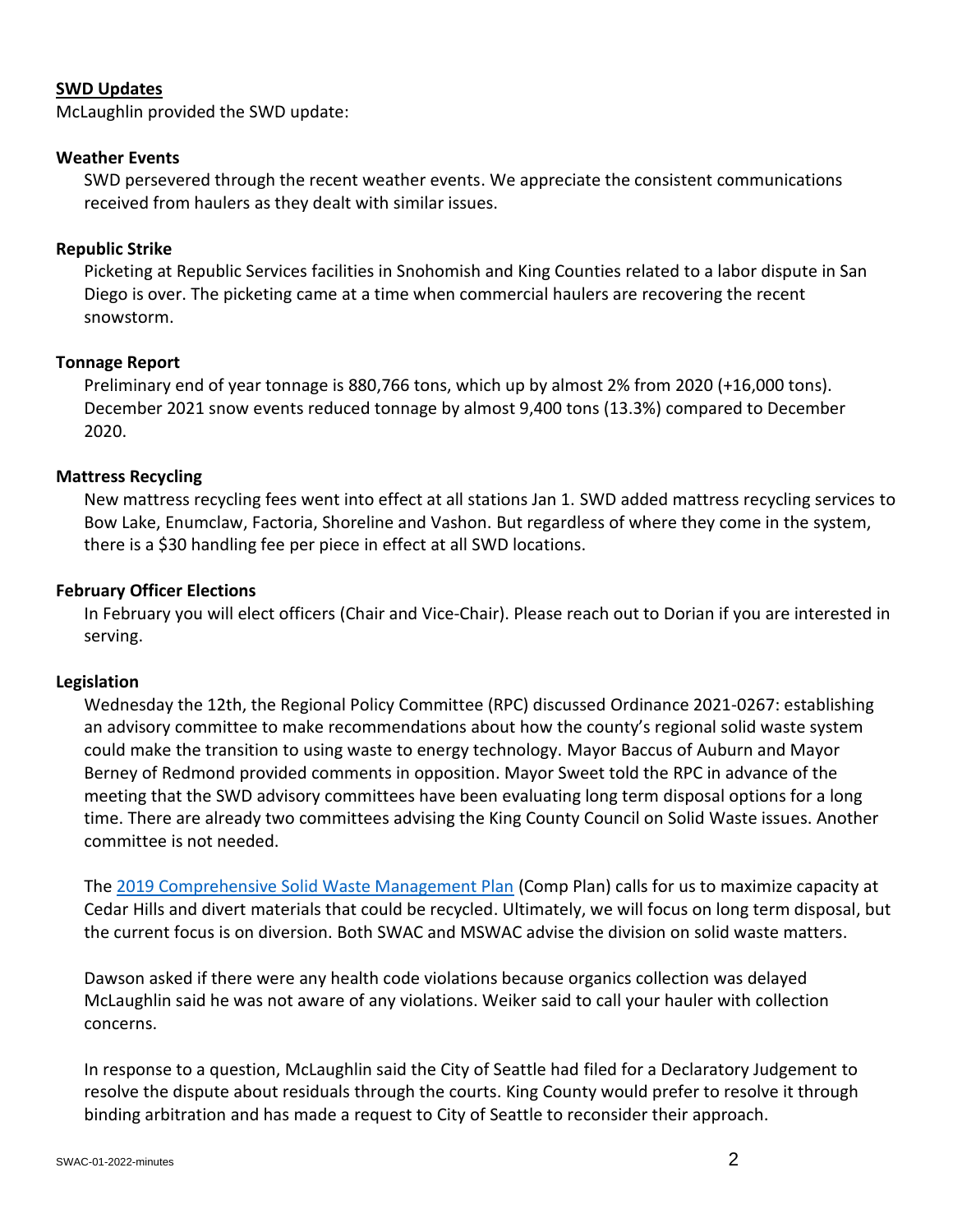# **MSWAC Update**

Kassover moved, "that this committee communicate with the King County Council that we are ready and able to provide advice on the next generation of disposal for King County." Sweet seconded the motion which passed unanimously.

Sweet asked that members interested in participating in crafting a response to Council and the RPC contact her. Weiker, Atwood, Schmidt, and Atkinson expressed interest.

#### **Update - Recruitment**

There are four vacant positions in SWAC representing Agriculture, the Waste Industry, landfill neighbors, and citizens. One application for the waste management industry representative is in process. (check this Dorian – I missed it.)

### **2022 Legislative Update**

Tan and Scholes briefed MSWAC on the 69th session of the Washington State Legislature. It is a "short" 60 day session that began on Monday, January 10, 2022, and runs through March 11, 2022.

### **SB [5697](https://app.leg.wa.gov/billsummary?BillNumber=5697&Year=2021&Initiative=false) The RENEW Act – including EPR for packaging and paper products**

Extended producer responsibility (EPR) system for consumer packaging and paper products will require corporations to pay for the costs of residential recycling in WA. It will:

- Provide sustainable financing to recycling, saving money for local governments and residents
- Create a harmonized list of material collected from residents across the state, reducing confusion
- Provide access to recycling services to all residents across the state
- Increase reuse and recycling raters; and
- Ensure that materials are recycled responsibly

Kassover testified in favor of this bill citing the story of her grandson donating money to an environmental organization. She believes it to be essential but is not confident that it will pass.

# **[SB 5658](https://app.leg.wa.gov/billsummary?billnumber=5658&year=2022) Truth in labelling and recycled content requirements**

It will:

require accurate claims about recyclability on products and packaging

• add recycled content requirements for plastic tubs, thermoform plastic containers and single-use plastic cups.

SB5658 is a competing bill with SB5697. It includes some pieces of the EPR bill but not the full suite of complementary actions.

#### **[HB 1810](https://app.leg.wa.gov/billsummary?BillNumber=1810&Year=2021&Initiative=false) Right to Repair**

It will:

• Require manufacturers of digital electronic products (i.e., those with a screen) to provide owners and independent repair businesses with access to parts, tools and specifications.

#### **[HB 1801](https://app.leg.wa.gov/billsummary?BillNumber=1801&Initiative=false&Year=2021) Repairability Index**

It will: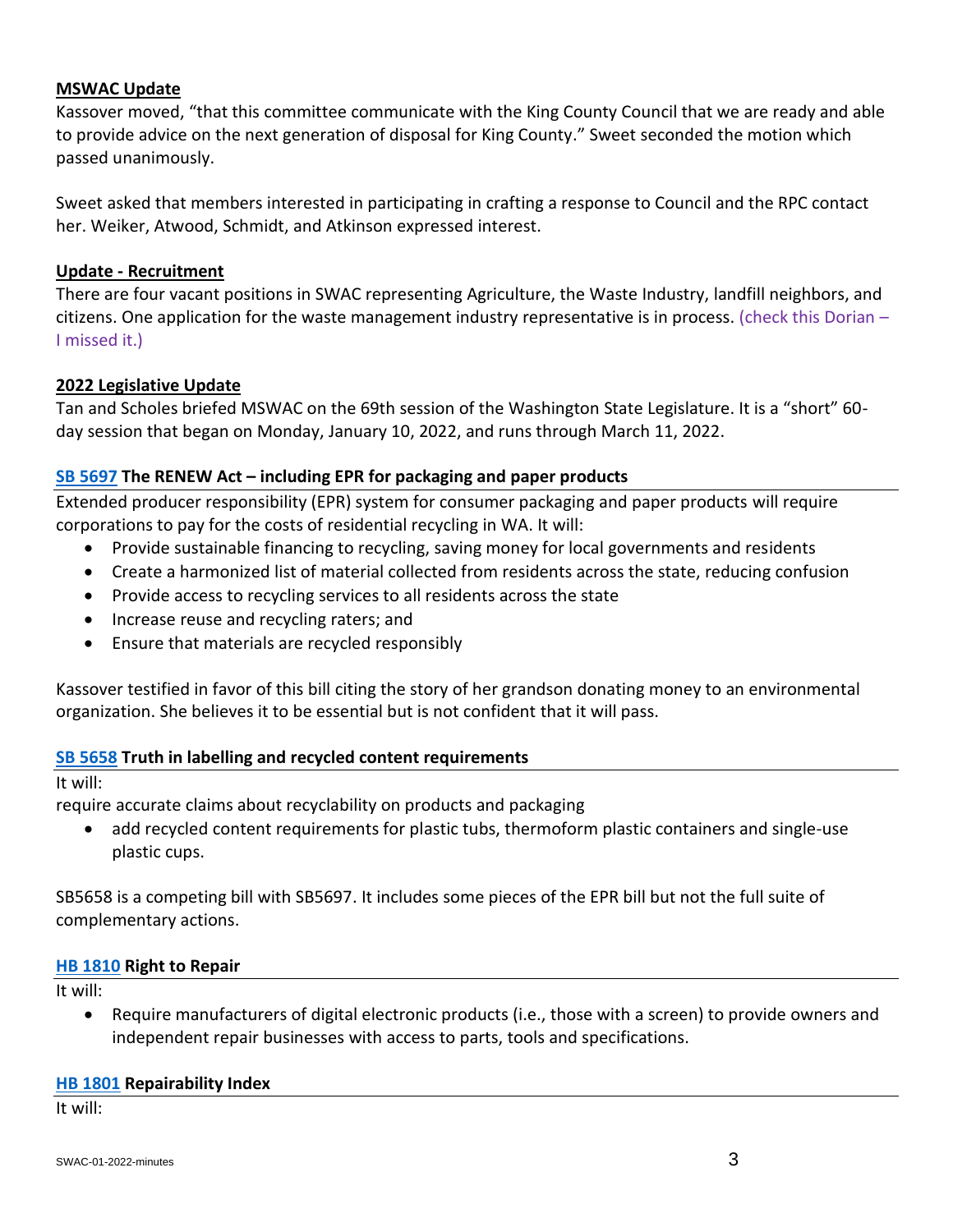• Require manufacturers of digital electronic equipment to provide a repairability score for the purposes of diagnosis and consumer information.

# **[HB 1663](https://app.leg.wa.gov/billsummary?billnumber=1663&year=2022) Landfill methane gas reduction**

It will:

• Require landfills to install a gas collection and control system and/or submit an annual report based on their size and amount of methane emissions.

# **[SB 5492](https://app.leg.wa.gov/billsummary?billnumber=5492&year=2022) EPR for wind turbine blades**

It will:

• Establish an extended producer responsibility program for recycling wind turbine blades.

Turbine blades have a lifespan of 25 to 30 years. The first wind turbines in Washington began operation early in the century so we can expect they will need to be replaced. There is a company in Bothell that specializes in recycling composites from blades.

### **[HB 1799](https://app.leg.wa.gov/billsummary?BillNumber=1799&Year=2021&Initiative=false) Organic materials management.**

It will:

- Require changes to divert organic material from landfills and reduce methane emissions such as:
	- o Providing organics collection services to certain populations
	- o Local governments must buy back finished compost from processors
	- o Some businesses must separate organic waste
	- o Reducing legal liability for food donations
	- o Establishing the Washington Center for Sustainable Food Management
	- o Update compostable products labelling
	- $\circ$  Creating a compost reimbursement program for farming operations

# **[HB 1896](https://app.leg.wa.gov/billsummary?BillNumber=1896&Year=2021) Providing for responsible environmental management of batteries**

It will:

• Establish an Extended Producer Responsibility (EPR) for batteries that requires battery producers to fund and organize the collection and reuse and recycling of batteries in WA.

#### Other bills

- HB 1686 Allowing the labeling of biodegradable products that are supported by recognized national or international test methods
- HB 1830 Exempting certain reusable packing materials from sales and use tax
- SB 5837 Removing plastic bags as an option for use at retail establishments
- SB 5717 Concerning compost products

# **Re+**

Lui asked the committee to provide feedback on the Re+ introduction briefing document once it's been distributed to members. It provides an understanding of what Re+ is. She would welcome comments about where that goal was achieved and ideas for improvement.

Today is the last day to apply for the Re+ Community Panel. We are looking for a diverse group of community leaders from across King County to shape how Re+ implements initiatives and strategies. If you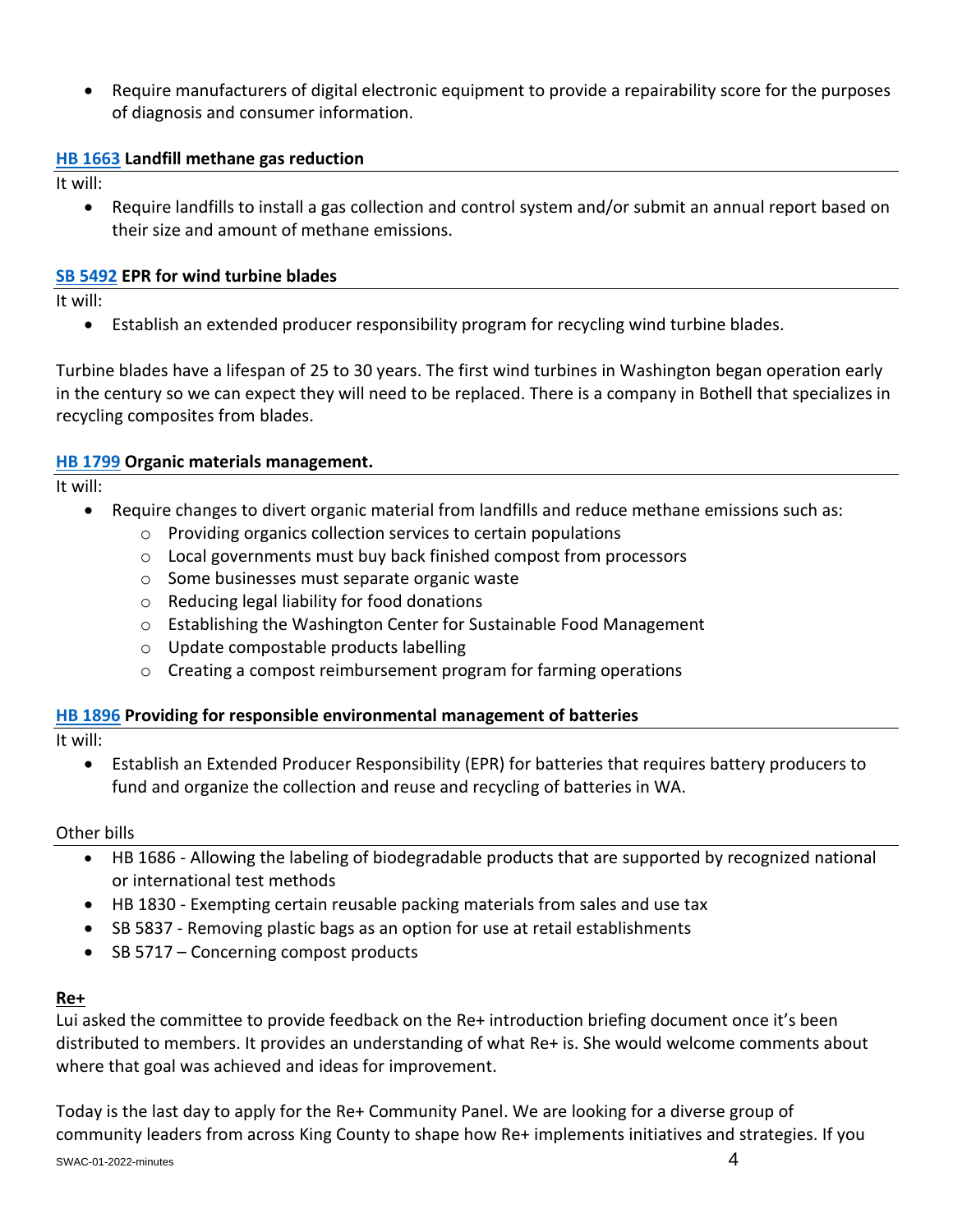know of anyone that would be interested in creating a more just and waste free King County, please forward contact Liu or Waller for the information.

The Consultant Work Order RFP is on track to be signed in 2022 and will focus on mixed waste processing. In response to Trim's request, Lui will send a copy of the RFP to committee members.

NextCycle Washington soft launch will occur later this month. There will be an open forum meeting in February. The Codesign process which reflects community priorities completes in March.

Shortly, we will also ask you to spread the word about the LinkUp Circular Economy Grants. These grants support local business/community projects to prevent or divert organics, plastic, and paper. There will be a simple online application process and grantees are expected to be announced in the second quarter of 2022.

# **Preliminary Rate Proposal**

The objective of the presentation was to help attendees understand the preliminary 2023-24 rate proposal. That includes a preview of the rate and remaining assumptions/decisions needed. It also includes a timeline.

The assumptions used in creating the preliminary rate proposal included updated tonnage, Capital Improvement Program (CIP) cash flow, inflation impacts, and budget adds. The tonnage forecast includes the impact of Re+.

- Tonnage: There are two scenarios; one with lower diversion of recyclable materials and one assuming a higher rate of diversion. The preliminary proposed rate is based on the diversion with a lower diversion rate. Remember that a higher diversion rate results in higher rate per ton.
- CIP cash flow: Capital costs will raise the rate by approximately \$39 per ton by 2028 assuming the South County Recycling and Transfer Station, the Northeast Recycling and Transfer Station, and landfill development projects continue on schedule.
- Inflation rate: We used a 4% inflation factor in the preliminary proposed rate. Ultimately, we will use the rate provided by the King County Office of Economic and Financial Analysis.
- Budget adds: This is based on historical averages.

With the proposed rate restructure, commercial haulers would pay a fixed annual charge in addition to a per-ton tipping fee. Self-haul tip fees are higher than the commercial fee because they don't pay the fixed annual charge. Halverson reminded attendees that there will be two smaller rate increase – one each year, instead of one larger one as has been done historically.

SWD has robust CIP spending over the next few years. The projected rate over time includes those expenses and debt service as well as adjustments for inflation. CIP spending supports essential public facilities. We get community input for those facilities from advisory groups like SWAC and Design Advisory Groups in the communities where the facilities are located.

Schmidt suggested that the facilities be put on the ballot and be voted on by the public like the 911 system. He said it would help the public feel the impact of their lifestyle choices rather than burying the expense in a rate increase. McLaughlin said it has been done through rates because these are essential public facilities that are required to meet regulatory requirements but he will inquire for more information.